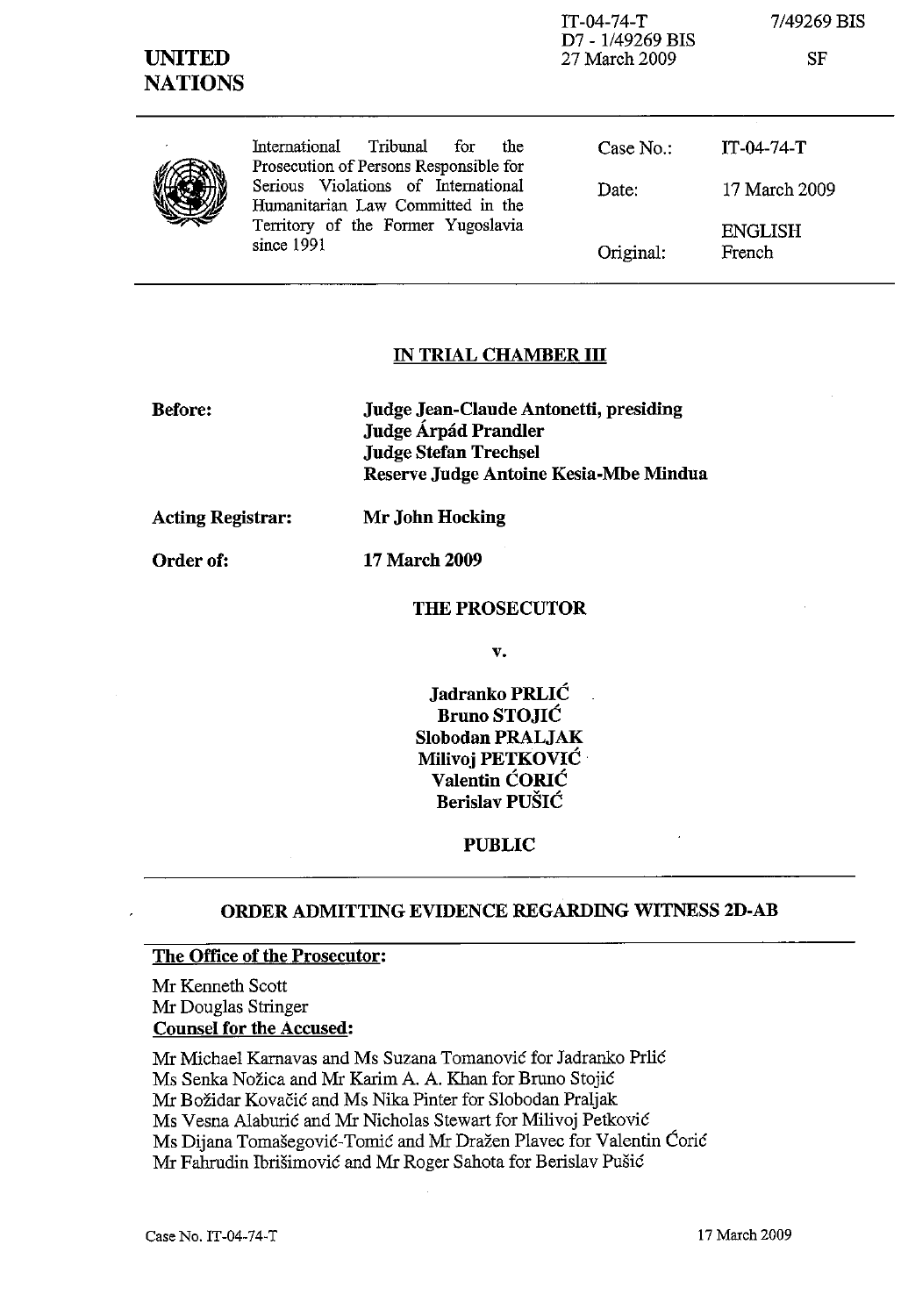**TRIAL CHAMBER ill** ("Chamber") of the International Tribunal for the Prosecution of Persons Responsible for Serious Violations of International Humanitarian Law Committed in the Territory of the Former Yugoslavia since 1991 ("Tribunal");

**NOTING** the request to admit 17 exhibits presented by Counsel for the Accused Stojić ("Stojić Defence")<sup>1</sup> and the request to admit 8 exhibits presented by the Office of the Prosecutor ("Prosecution")<sup>2</sup>, both related to the testimony of Witness 2D-AB ("Proposed Exhibits") who appeared on 2 and 3 March 2009;

**NOTING** the objections formulated by the Stojic Defence against the admission of the Prosecution Proposed Exhibits and in particular of exhibit P 05489 which the Stojic Defence challenges cannot be admitted as a Prosecution exhibit;<sup>3</sup>

**NOTING** the Decision on Presentation of Documents by the Prosecution in Cross-Examination of Defence Witnesses of 27 November 2008 ("Decision of 27 November 2008");

**NOTING** the Decision on the Interlocutory Appeal Against the Trial Chamber's Decision on Presentation of Documents by the Prosecution in Cross-Examination of Defence Witnesses, rendered by the Appeals Chamber on 26 February 2009, wherein it confirms the Decision of 27 November 2008;

**CONSIDERING** that, in connection with Proposed Exhibit P 05489, the Chamber firstly notes that it is a "new document" as laid out in the Decision of 27 November 2008, namely that even though it was on the Prosecution exhibit list presented under Rule 65 fer of the Rules of Procedure and Evidence ("Rules"), it was not admitted during the presentation of the Prosecution case; $<sup>4</sup>$ </sup>

**CONSIDERING** that, with regard to this Proposed Exhibit, the Prosecution has failed to explain, in keeping with the Decision of 27 November 2008, why it did not request it to be admitted during the presentation of its case, nor what the exceptional

IC 00937.

 $2^2$  IC 00938.

IC 00942.

<sup>4</sup> Decision of 27 November 2008, paras. 4, l3 and 20.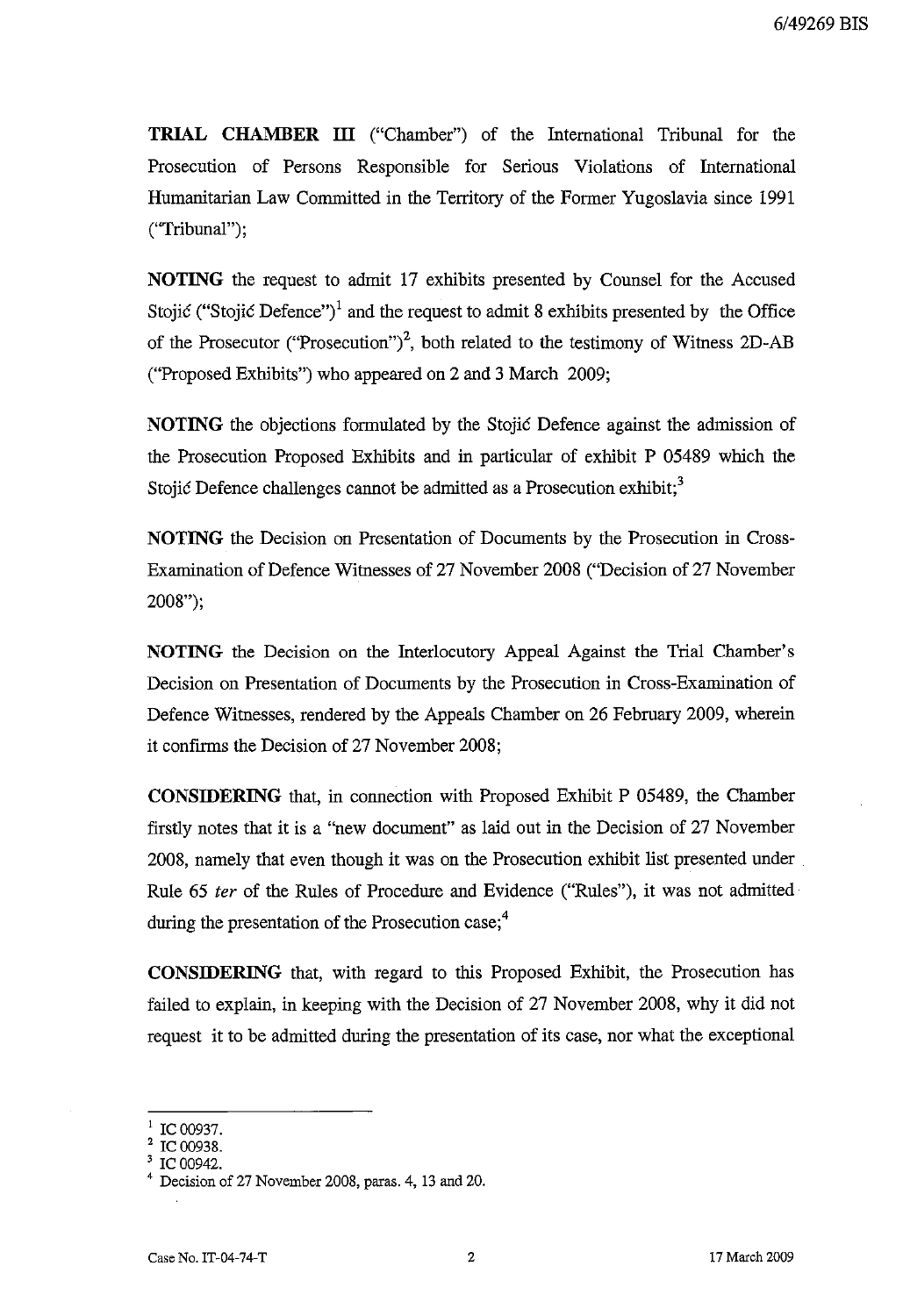circumstances are justifying the Prosecution's request for admission after the close of its case:<sup>5</sup>

**CONSIDERING** that, in the absence of such explanations, the Chamber cannot assess the admissibility of Exhibit P 05489 to the extent that it might affect the guilt of one or more of the accused;

**CONSIDERING,** nevertheless, that the Chamber can analyse the admissibility of this Proposed Exhibit to the extent that its aim is simply to test either the witness's credibility or to refresh his memory;<sup>6</sup>

**CONSIDERING** that the Chamber has examined every Proposed Exhibit on the basis of criteria of admissibility as defined in the Decision on Admission of Evidence rendered by the Chamber on 13 July 2006 ("Decision of 13 July 2006") and the Decision Adopting Guidelines for the Presentation of Defence Evidence of 24 April 2008 ("Decision of 24 April 2008");<sup>7</sup>

**CONSIDERING** that the Chamber notes that page 20 of the English text of Proposed Exhibit P 03355 in the eCourt system has already been admitted by the Chamber<sup>8</sup> and, consequently, that the request is moot regarding this page;

CONSIDERING that the Chamber decides to admit into evidence the Proposed Exhibits indicated "admitted" in the Annex attached to this Decision as they were put in court to Witness 2D-AB and present sufficient indicia of relevance, probative value and reliability;

**CONSIDERING** that the Chamber decides not to admit into evidence the Proposed Exhibits indicated "not admitted" in the Annex to this Decision as they do not conform to the instructions laid out in the Decisions of 13 July 2006 and 24 April 2008 for the reasons given in the Annex attached to this Decision;

<sup>5</sup> Decision of 27 November 2008, para. 20.

<sup>6</sup> Decision of 27 November 2008, para. 24.

 $7$  Guideline 8 on the Admission of Documentary Evidence through a Witness.

<sup>&</sup>lt;sup>8</sup> Order Admitting Evidence Related to Witness Stipo Buljan, 10 March 2009.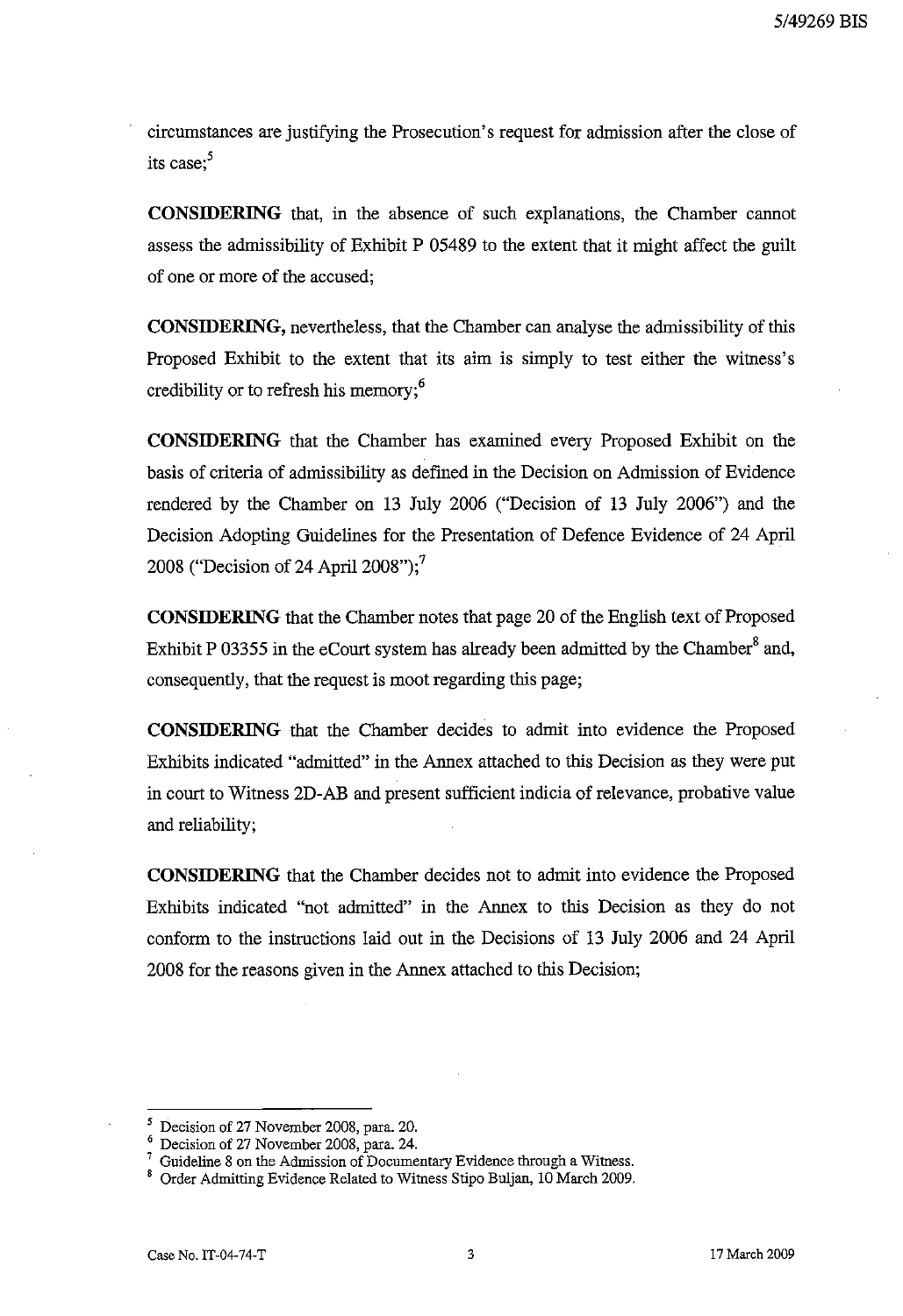#### **FOR THE FOREGOING REASONS,**

**PURSUANT TO** Rules **54** and 89 of the Rules.,

**PARTIALLY GRANTS** the requests for admission of the Stojic Defence and the Prosecution;

**DECIDES** to admit Proposed Exhibit P 05489 only as a test of the Witness's credibility;

**DECIDES** to admit into evidence the other Proposed Exhibits indicated "admitted" in the Annex attached to this Decision;

**FINDS PARTIALLY MOOT** the request by the Stojic Defence regarding Proposed Exhibit P 03355 for the reasons stated in the Annex attached to this Decision;

#### **AND,**

 $\overline{\phantom{a}}$ 

**DENIES** in all the other respects the requests for the admission of Proposed Exhibits by the Stojic Defence and the Prosecution for the reasons stated in the Annex attached to this Decision.

Done in English and in French, the French version being authoritative.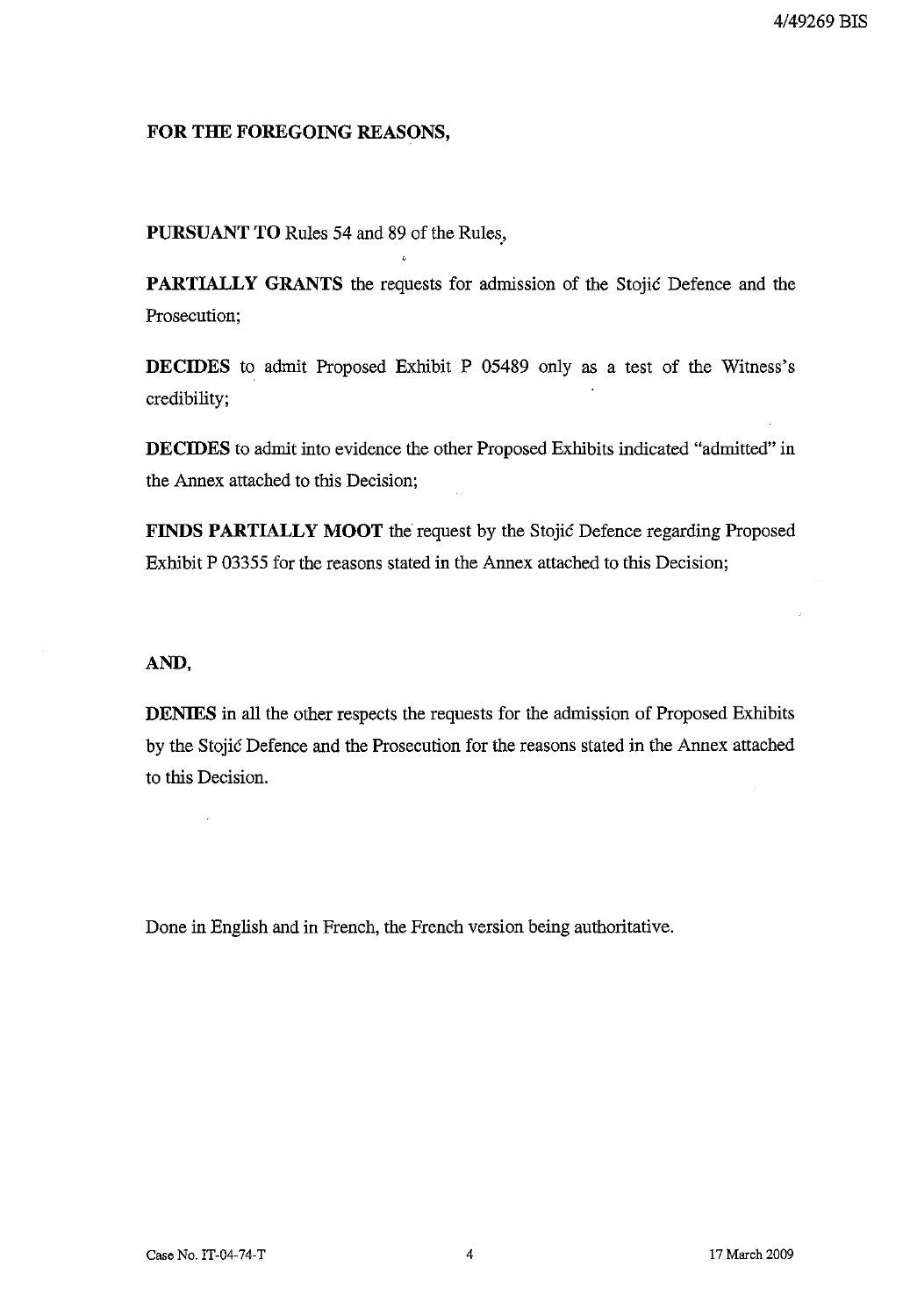$\mathbb{R}^2$ 

 $/signed/$ 

Jean-Claude Antonetti Presiding Judge

Done this seventeenth day of March 2009 At The Hague The Netherlands

## **[Seal of the Tribunal]**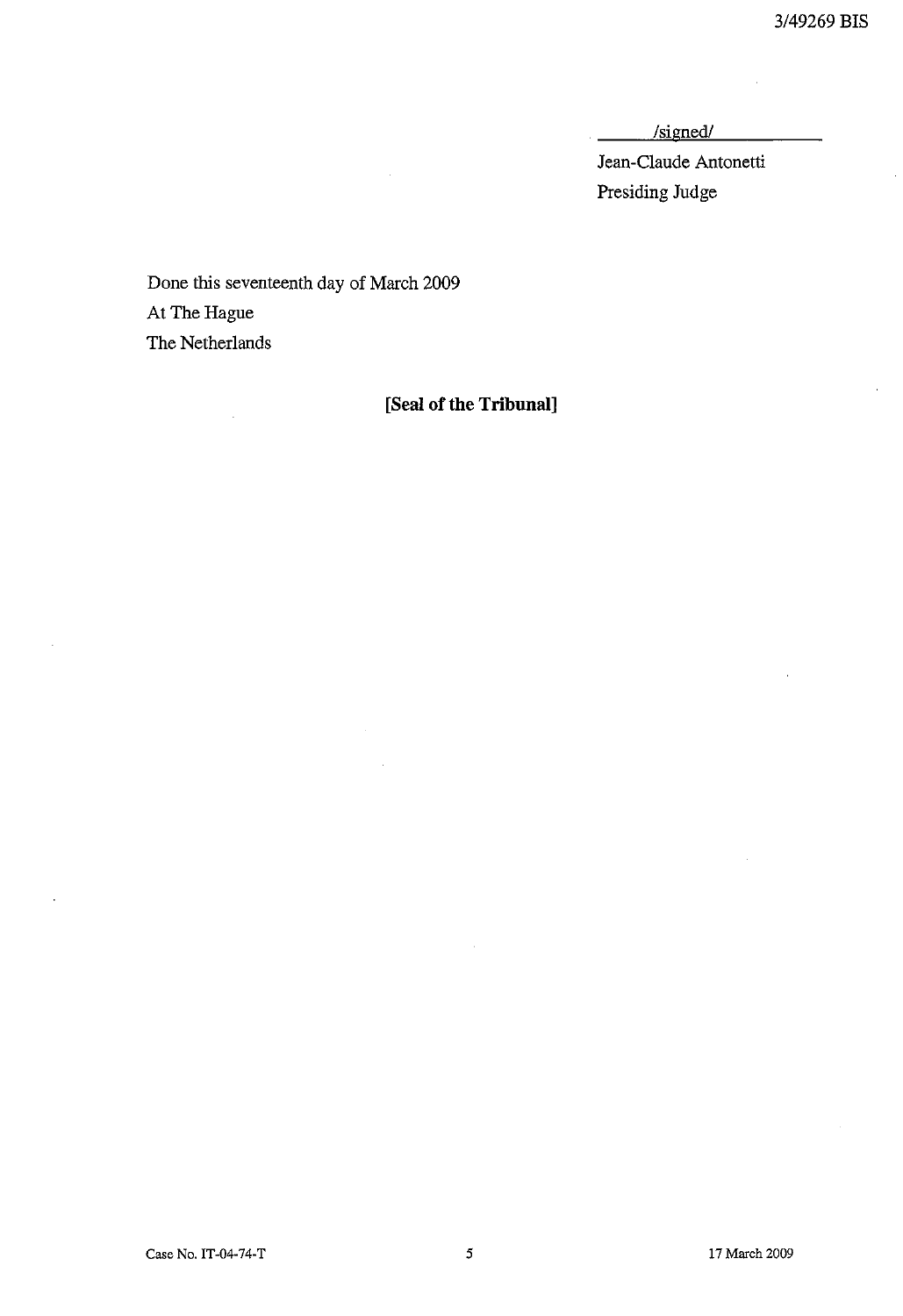# **Annex**

| <b>Exhibit number</b><br><b>Party Proposing Admission of</b> |                | <b>Admitted/Not Admitted/Marked</b>                           |  |
|--------------------------------------------------------------|----------------|---------------------------------------------------------------|--|
|                                                              | the Exhibit    | for Identification (MFI)                                      |  |
| 2D 00751                                                     |                |                                                               |  |
|                                                              | Stojić Defence | Not admitted (Reason: the Witness<br>has not commented on the |  |
|                                                              |                |                                                               |  |
|                                                              |                | reliability, relevance and probative                          |  |
|                                                              |                | value of the exhibit)<br>Admitted                             |  |
| 2D 00754                                                     | Stojić Defence |                                                               |  |
| 2D 00913                                                     | Stojić Defence | Admitted                                                      |  |
| 2D 00914                                                     | Stojić Defence | Admitted                                                      |  |
| 2D 00916                                                     | Stojić Defence | Not admitted (Reason: the                                     |  |
|                                                              |                | document was not presented to the                             |  |
|                                                              |                | Witness in court)                                             |  |
| 2D 00917                                                     | Stojić Defence | Admitted                                                      |  |
| 2D 00918                                                     | Stojić Defence | Admitted                                                      |  |
| 2D 00919                                                     | Stojić Defence | Admitted                                                      |  |
| 2D 00920                                                     | Stojić Defence | Admitted                                                      |  |
| 2D 00922                                                     | Stojić Defence | Admitted                                                      |  |
| 2D 02019                                                     | Stojić Defence | Not admitted (Reason: the                                     |  |
|                                                              |                | document is not on the Stojić                                 |  |
|                                                              |                | Defence 65 ter List)                                          |  |
| 2D 02020                                                     | Stojić Defence | Not admitted (Reason: the                                     |  |
|                                                              |                | document is not on the Stojić                                 |  |
|                                                              |                | Defence 65 ter List)                                          |  |
| 2D 02021                                                     | Stojić Defence | Not admitted (Reason: the                                     |  |
|                                                              |                | document is not on the Stojić                                 |  |
|                                                              |                | Defence 65 ter List)                                          |  |
| 2D 02022                                                     | Stojić Defence | Not admitted (Reason: the                                     |  |
|                                                              |                | document is not on the Stojić                                 |  |
|                                                              |                | Defence 65 ter List)                                          |  |
| 2D 02023                                                     | Stojić Defence | Not admitted (Reason: the                                     |  |
|                                                              |                | document is not on the Stojić                                 |  |
|                                                              |                | Defence 65 ter List)                                          |  |
| 2D 02024                                                     | Stojić Defence | Not admitted (Reason: the                                     |  |
|                                                              |                | document is not on the Stojić                                 |  |
|                                                              |                | Defence 65 ter List)                                          |  |
| P 03355                                                      | Stojić Defence | Partially moot (Reason: page 20                               |  |
|                                                              |                | already admitted in the Order of                              |  |
|                                                              |                | 10 March 2009)                                                |  |
|                                                              |                | Not admitted in all other respects                            |  |
|                                                              |                | (the document has more than 30)                               |  |
|                                                              |                | pages and the Stojić Defence has                              |  |
|                                                              |                | not specified the pages it requests                           |  |
|                                                              |                | for admission in keeping with                                 |  |
|                                                              |                | Guideline 8 of the Decision of 24                             |  |
|                                                              |                | April 2008)                                                   |  |
|                                                              |                |                                                               |  |

 $\bar{z}$